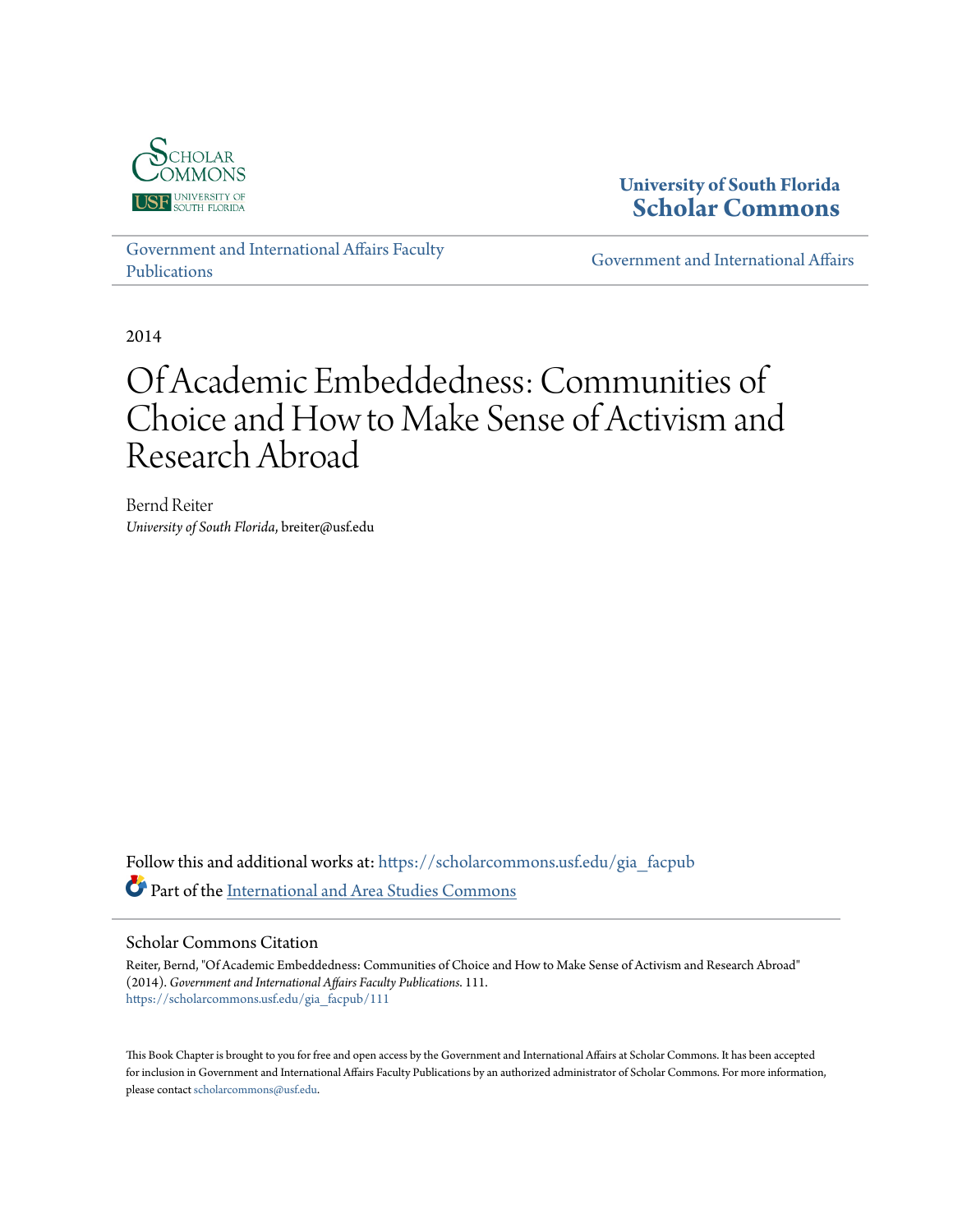**PART ONE**

# **The Promises and Pitfalls of** *Collaborative Research*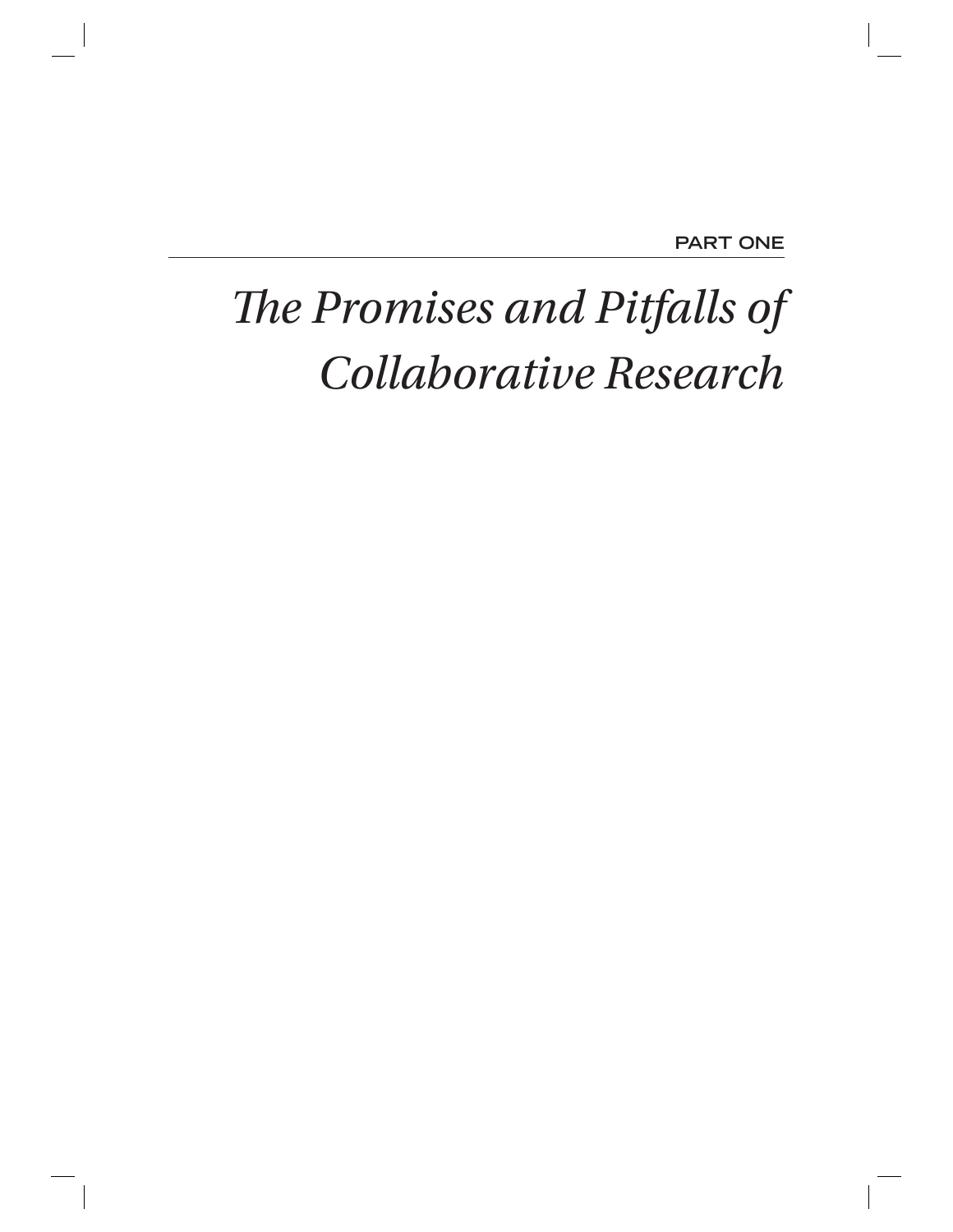$\sim$   $\,$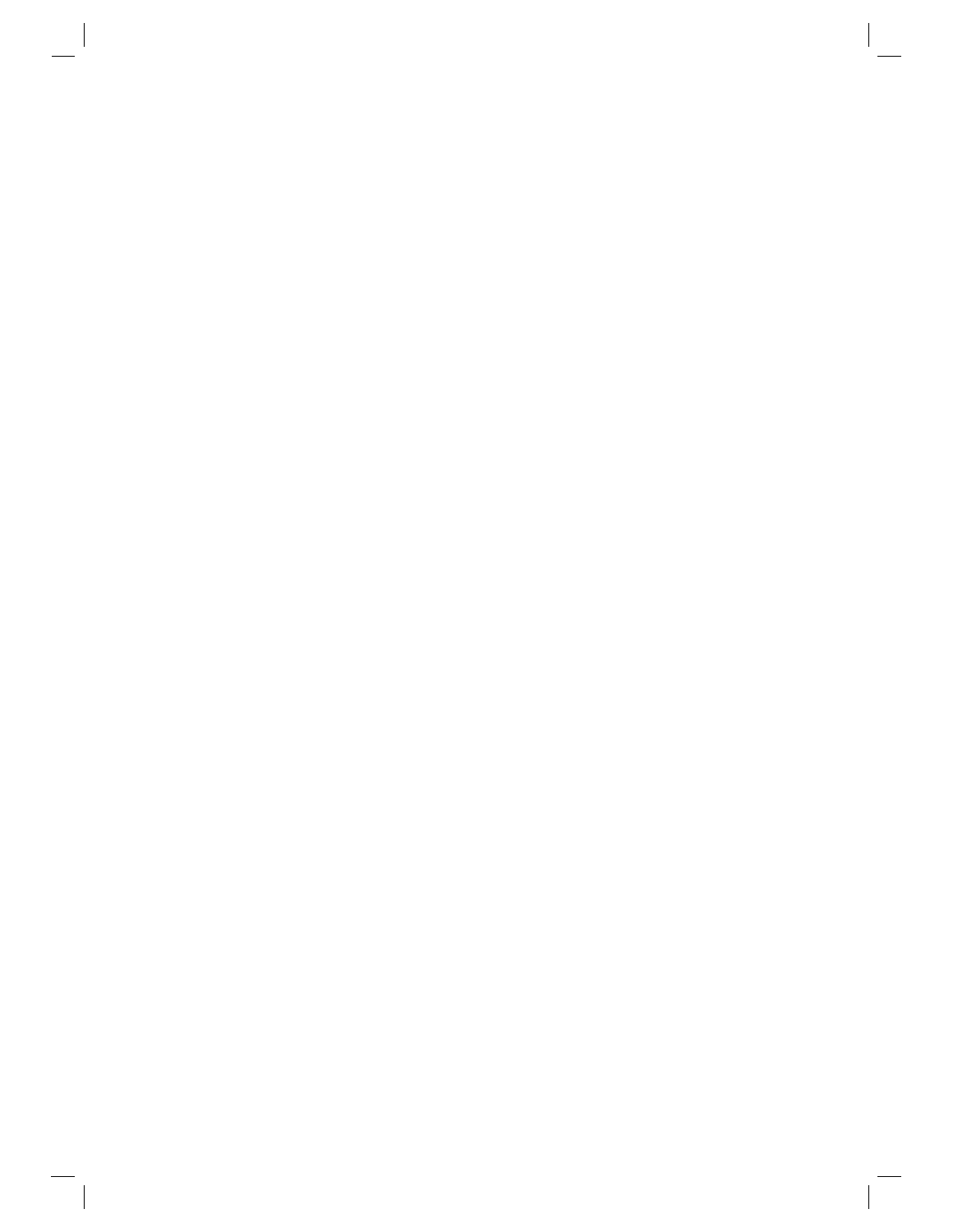## Of Academic Embeddedness: Communities of Choice and How to Make Sense of Activism and Research Abroad

Bernd Reiter

Das Äußerste liegt der Leidenschaft zu allernächst —Goethe, *Wahlverwandtschaften*

ostmodernism has caught up with all of us in one way or another. We are all decentered to some degree. Advances in education and increased exposure to a globalized media have corroded traditions everywhere and challenged monistic worldviews and belief systems in the remotest corners of the globe. While we are becoming more and more aware of Others everywhere, we can rely less and less on those traditional values and guiding systems passed on to us from the past. The postmodern condition, as Jean-Francois Lyotard (1979) has argued, is one of uncertainty and of disconnection, as traditional bonds, both vertical and horizontal, are losing their strength. The physical, or bodily, component of this loss of traditional value systems and ways to make sense of the world is one of increased mobility. Some of us can now be everywhere, but when doing so risk being nowhere at all. Others remain stuck in their localities while being increasingly aware of their being stuck—not at least due to the international visitors they now receive. Zygmunt Bauman has described this phenomenon better than I could. He writes: "Some can now move out of the locality—any locality—at will. Others watch helplessly the sole locality they inhabit moving away from under their feet" (Bauman 1998, 15). Bauman further explains that "Being local in a globalized world is a sign of social deprivation and degradation. The discomforts of localized existence are compounded by the fact that with public spaces removed beyond the reaches of localized life, localities are losing their meaning-generating and meaning-negotiating capacity and are increasingly dependent on sense-giving and interpreting actions which they do not control—so much for the communitarianist dreams/consolations of the globalized intellectuals" (3).

The postmodern, globalized world is a polarized world, with elites routinely jetting through the skies as preferred gold and platinum clients of major airlines, while the majority of the population witnesses helplessly the erosion of the systems that give meaning to life. The driving force, according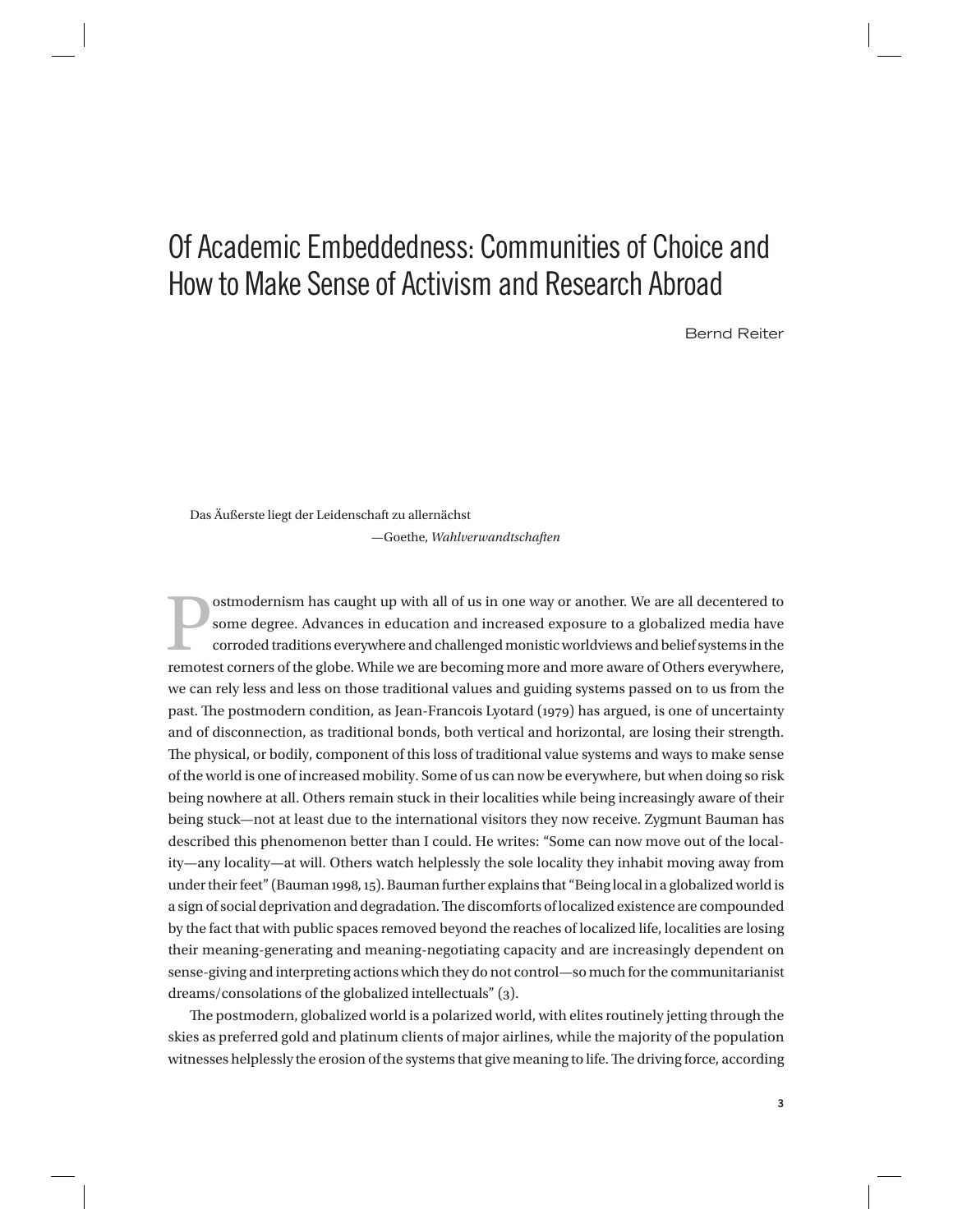to Bauman and others, is the ability to communicate instantaneously across great distance, thus erasing the differences between inner-community and inter-community communication. We can all talk to everybody, no matter how far away they are. As a result, physical proximity has lost its value. Or, in Bauman's words: "The present-day fragility and short life-span of communities appears primarily to be the result of that gap shrinking or altogether disappearing: inner-community communication has no advantage over inter-communal exchange, if both are instantaneous" (Bauman 1998, 15).

This ability to communicate instantly with everyone is met by the increased ability of some to leave. Some of us are now in a position to simply up and go, leaving behind oppressive families, controlling small towns, restrictive economic situations, and any other unpleasantness and restrictions imposed on us, thus giving some of us unprecedented opportunities to "fulfill ourselves" and satisfy our egotistic dreams, while leaving others, who are less able to move, behind. Of course, as with anything else in market systems, the amount of assets an individual or firm is holding determines the ability to take advantage of these opportunities, leading to the widely recognized polarization of the world where the rich get richer and the poor get not just poorer, but more exposed, helpless, and frustrated, as now they have much better tools to understand how screwed they really are and who screws them on a daily basis.

This essay is a very personal reflection about my own trajectory as a former social-justice activist and social worker turned scholar and researcher. Maybe more than most of my colleagues I have been thrown into the quick waters of the academic market, which has taken me to new places several times and eroded my connection to the places I have left behind. With every change of place I made—from Germany to Colombia, to Brazil, to New York, to Lisbon, Portugal, to Tampa, Florida, to France, Spain, and back to Germany—my ability to make sense out of my academic work seemed more threatened, as my attempts to connect it to local communities seemed to grow more and more tenuous. Having moved through such a great number of "new homes" probably makes my case an extreme one—but I hope to be able to offer, by way of introspection, at least some insight that also applies to others. My case might not be so extreme, after all.

Framed more generally, this essay proposes to analyze some of the consequences of the mutually reinforcing powers of postmodernism and globalization on academics and their connection to local communities. I will show that the postmodern, globalized condition we face has eroded the embeddedness of scholars in their lifeworlds and exposed them to look for new, artificial communities that allow for some sort of second-degree sense-making out of academic activity. Most scholars leave "their" communities and connect to new communities of choice at least once during their careers—particularly if their careers are taking off. Doing so, however, is problematic on three levels—namely, for the scholar herself, as the bonds to these communities of choice tend to remain tenuous and require active investment for their maintenance; for the communities left behind, because while people, or firms, leave, the problems they created tend to stay; and third, for the receiving communities of choice, who are increasingly exposed to agents of a kind of change that is not gradual, but born thousands of miles away. I will go through the three levels one by one.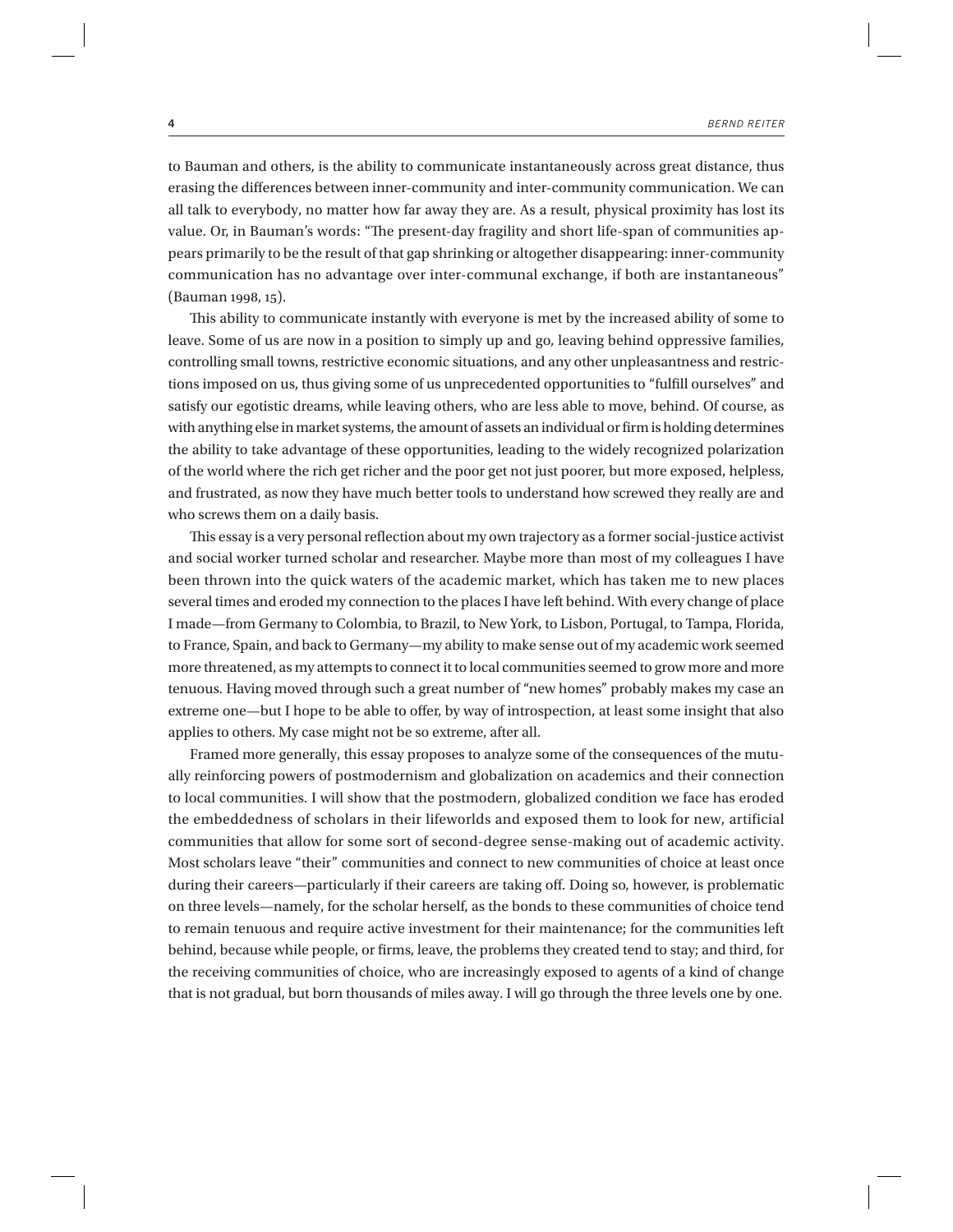#### The Globalized Scholar: At Home Everywhere and Nowhere

Many contemporary scholars face a double dilemma: on one hand, scholars employed in some Northern and Western universities enjoy some of the advantages of the economic elites Bauman has in mind, namely, access to information and global mobility. In terms of their access to information (I am reluctant to say "knowledge"), they are elites. On the other hand, their work and status have been severely devalued and exposed to the narrow utilitarian framework of the economic market, which does not ask, "Who are you?"—but "How much are you worth?" Particularly for social scientists and humanists, the answer is more often than not: "not much." Most academics are thus tenuous elites, characterized more by their gatekeeping and performance anxiety–driven behavior than by their relaxed elite habitus. In academia, vanity and egotism tend to be displayed in a crazed game of exalted egos trading in "who knows best" (Latour & Woolgar 1986).

This, it seems, is caused by the fact that most academics are not truly "elites," while at the same time they enjoy some of the elite-only advantages of global mobility. Like artists, they have to believe that they are important so they can muster the drive to sit down and write to the world—while at the same time fearing that "the world" is not listening and the only ones reading their work might be their own students, who have no choice in the matter. Academic books rarely sell over one thousand copies, and the readership of most academic journals is even smaller—and reduced to those who are obliged to read them: graduate students and a handful of colleagues.

Pierre Bourdieu has thus called academics "dominated dominants, that is, the dominated among the dominant" (1991, 655). As dominated dominants, professional scholars, while enjoying some relative privileges vis-à-vis the other dominated, are nevertheless exposed to the dynamics of globalized academic markets, which most of them face without much financial or symbolic capital and with very limited agency. The average recent PhD has little choice and almost no power of agency when facing an extremely competitive market for jobs, grants, postdocs, and fellowships.

To many scholars, being a professor thus means having left one's traditional community behind after having exposed oneself to the global maelstrom of PhD admissions and job searches. My own trajectory might serve to illustrate this point: While growing up in Germany and living in Colombia and Brazil, I went to graduate school in New York, did a postdoc in Portugal, and finally found a tenure-track position in Tampa, Florida—a place I had never even heard of before. Since then, I have also spent several months living and working on time-limited research projects in France, Spain, Colombia, and Germany.

The academic market dominates and dictates most of the choices academics like myself make, and it exposes us to high levels of nonvoluntary mobility and undesired flexibility. On today's academic postdoc and job market, finding a job where one lives is almost impossible. For married academic couples, finding tenure-track positions at the same universities is almost a miracle. The last job search my own department conducted produced some two hundred viable candidates none of whom already lived in Tampa.

My own case, then, seems less extreme and more typical: Every time I leave, I remove myself more and more from those communities to which I had a genuine connection and a bond. Every time I arrive, I am forced to find ways to insert myself into the already existing local communities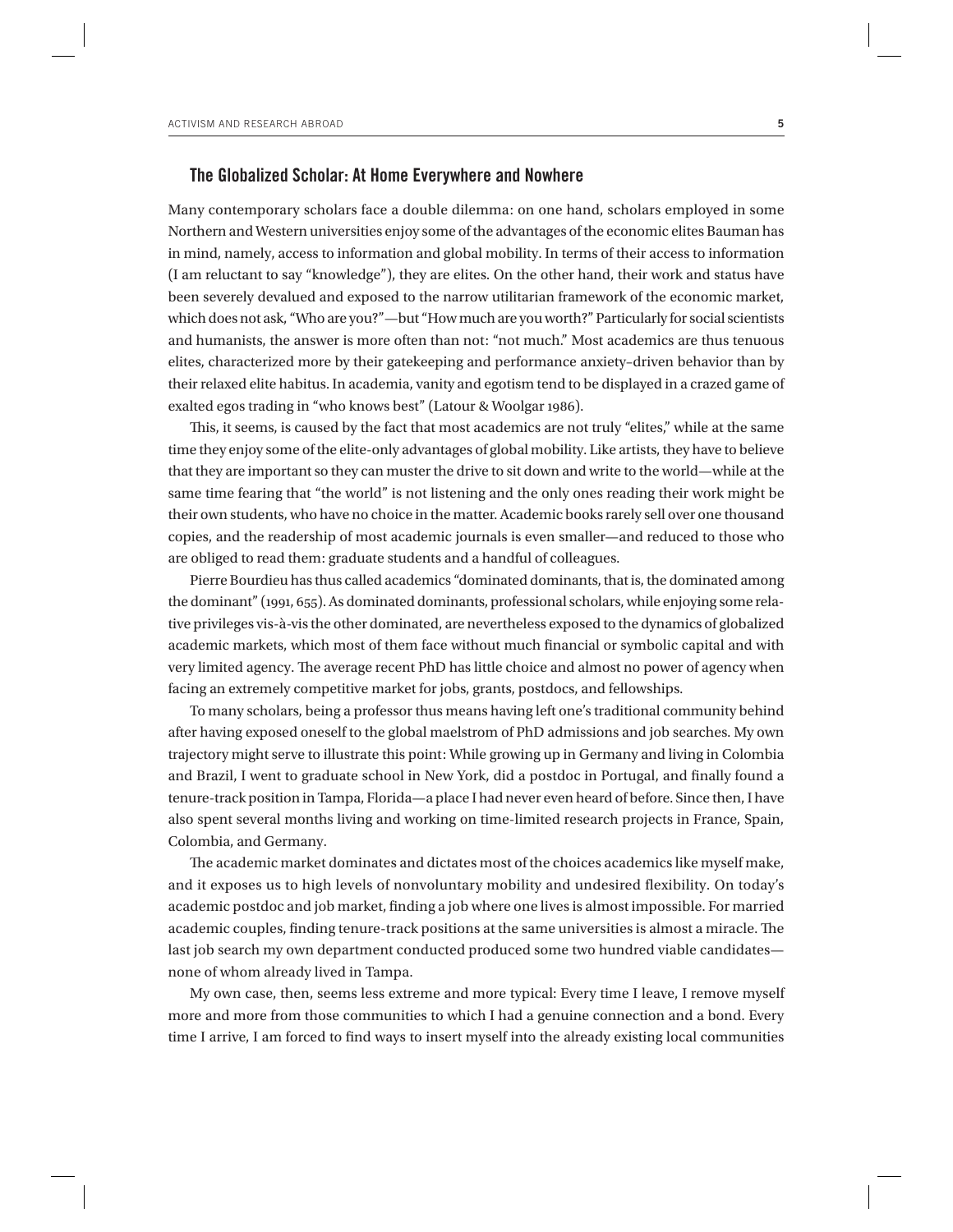I encounter. The older I grow in this process, the less "natural" or "organic" these relations tend to be—so that the postmodern condition becomes a self-fulfilling prophecy and I can no longer differentiate between traditional and modern, original and simulacrum. You can only call so many places your "home." Any reference to a rhyzomatic network of horizontally dispersed relationships seems but a cheap language trick and a bitter euphemism unable to compensate for the sense of loss arising from being disconnected.

The ability to forge meaning out of chaos (or sense out of complexity) relies on having strong and meaningful connections. It is a relational effort and as such requires having robust relations to begin with. When living in a world where one cannot distinguish between original and simulacrum lifeworlds, we run the risk of moving entirely into a simulacrum world without even recognizing the difference—*a plastic world*, in the words of Ruben Blades.<sup>1</sup> After over twenty years away from "home," my hometown feels probably the most foreign of them all—and the one that makes me the most aware of the price I have to pay for my high level of mobility.

As scholars, why do we need communities, someone might ask? Why not embrace the fate of the solitary thinker? The problem, however—particularly for social scientists—is: in the absence of community embeddedness, where to get inspiration from? What questions to ask? What to write about and for whom? After having lived and worked in Brazil for some seven or eight years, trying to add my work and voice to those seeking to improve the lives of the excluded and marginalized—I moved to New York. For the first few years I still had plenty of empirical material to reflect upon. But how long can one maintain a meaningful connection to a community left behind? How long can one legitimately speak about, let alone for, this community? At what point is it more truthful and honest to say: "Better ask a Brazilian, or at least someone who still lives there"?

The academic market, like all capitalist markets, relies on branding, which demands: once a Brazilianist—always a Brazilianist. Removed from the communities they once lived in and studied, many Northern and Western scholars are driven into a niche of specialization that is less and less grounded in genuine participation and local knowledge. As a result, the work of many scholars has long been a reflection of their condition: they write only for themselves and their academic community—a group of experts without any connection to other experts, let alone lay people and the local communities that they have studied.

To make matters worse, forced to "publish or perish" by the logic of a narrowly defined academic system, most of us write only to advance our own interests—that is, to get tenure, promotion, and more money. Tenure review boards simply do not care about how many of the research subjects involved in a study were actually able to benefit from their participation—be it only through a sharing of findings in local outlets, published in the local language. What matters to most tenure review boards instead are impact factors, where "impact" ironically excludes those local communities that might benefit from the produced research. This, again, might be an extreme case of highly unreflexive political-science departments, and I know that some other departments do a better job—but the logic of how to define, let alone assess, academic impact and success among social scientists in general certainly deserves some critical review. The criteria for assessing the merits of "tenure" seem to work, to the best of my knowledge, directly against any attempt to share one's findings with local nonspecialists. As a result, on top of being anxious quasi-elites, some of us risk becoming hysterical egomaniacs without any consequence.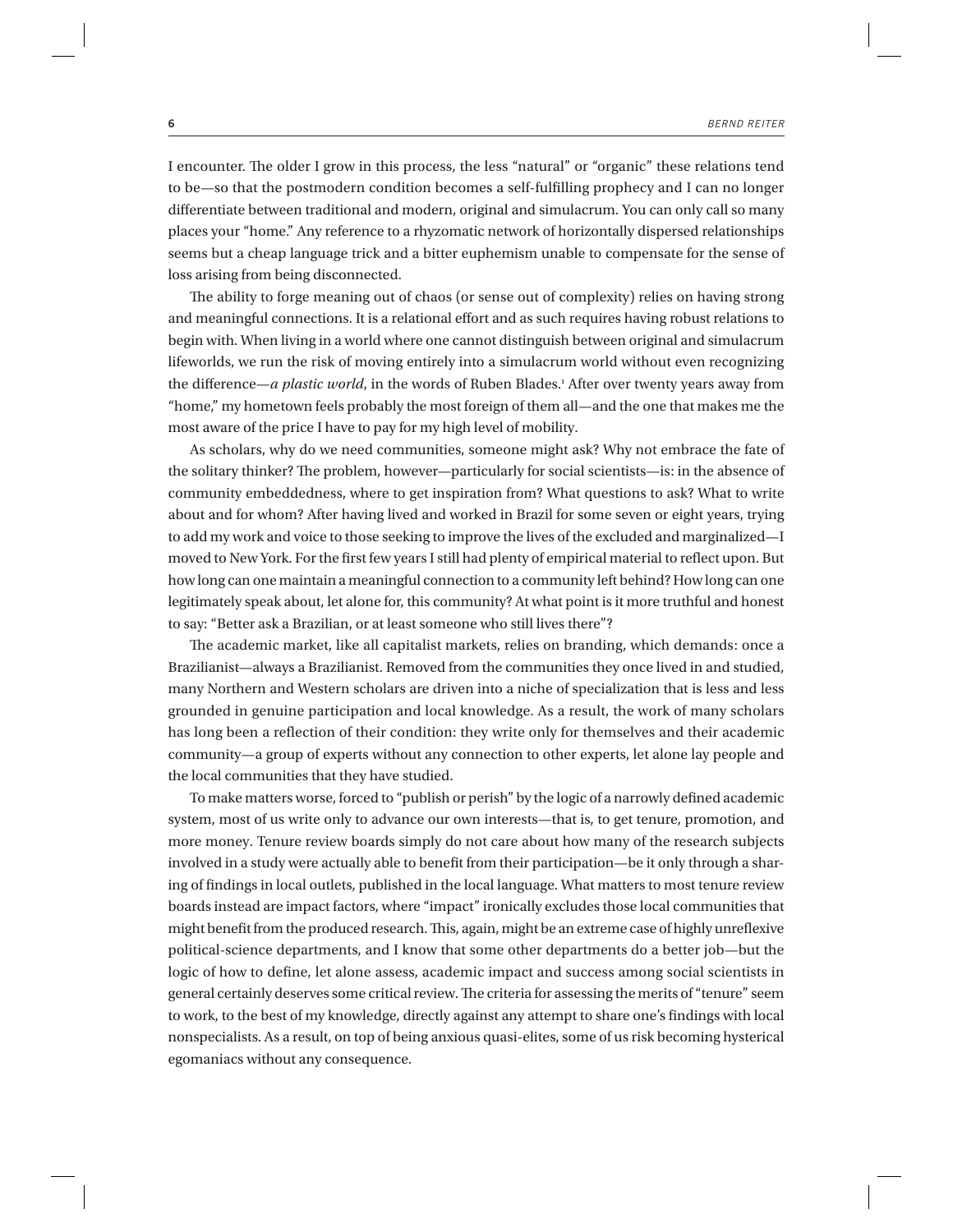Worse, and any metaphors of "rhizomatics" notwithstanding, the disconnected individualism that springs from uprootedness makes it increasingly impossible for many of us to even grasp the problems that plague local communities—let alone do anything to help local activists to make a difference. This uprootedness condemns us to become "global citizens" and pushes us into the trap of commitment-free scholarship about "global forces." However, there is no such thing as "global thinking," and in most cases, global activism is but a cheap excuse for not being willing to commit to the causes of local people and groups (Esteva & Prakash 1998). While "the strength of weak ties" (Granovetter 1973) lies in being able to take personal advantage of loose connections to many people and communities, understanding, commitment, responsibility, solidarity, and reciprocity all demand strong ties.

As Gustavo Esteva and Madhy Suri Prakash (1998) so convincingly argue, "global thinking" is mostly a meaningless stand-in, born out of the necessity to offer a positive framework for thinking without consequence and commitment. In their view, as well as in my own, only multiple local efforts and collaborations between them have the power to change the world—a view also shared by Ernesto Laclau and Chantal Mouffe (1985). Committed academics can assist these efforts by adding their work and voice to those of local people, communities, and activists. "Global scholars" who engage in "global thinking" and deal in "global problems" at best can give advice to those few hyper-elites that actually have the power to influence global politics. But how many of us can really become advisors to the U.S. Department of State, Tony Blair, Kofi Annan, or even lower-level foreign policymakers? The great majority of "global thinkers" run the risk of undermining the limited local actions of local activists by belittling their efforts and importance. Most "global thinkers" do not even seem to care about social and political change to begin with, so that their choice of a research domain is a truthful reflection of their snobbish elitism. They want to be global brokers, diplomats, and players in a game of no other consequence but the effect such engagement has on their own careers. True and lasting change, on the other hand, must come from below, i.e., from local communities. In the words of Esteva and Prakash, "Since none of us can ever really know more than a miniscule part of the earth, 'global thinking' is at best an illusion, and at its worst the grounds for the kinds of destructive and dangerous actions perpetuated by global 'think tanks' like the World Bank, or their more benign counterparts—the watchdogs in the global environmental and human rights movements" (Esteva & Prakash 1998, 22). Even from a narrower, scientific viewpoint, objective knowledge cannot be universal. Only partial and situated knowledge promises to advance our collective effort to better understand our different worlds. If "changing it for the better" is our objective, universalist platitudes draped in "global thinking" certainly represent the least promising strategies (Harding 1991; Haraway 1988).

The almost unavoidable outcome of "global thinking" more often than not is a sort of irrelevant arrogance. It is the kind of arrogance that claims to have solutions for others without ever bothering to know those others, let alone provide them with a voice. This arrogance is also the one that asks, *what ideas can I offer to others or the world?*—as if the problems of the world were caused by a lack of smart people and ideas. To think so is not only arrogant, but naive (Easterly 2007). Thinking that one knows better what is good for others is also the kind of attitude that more and more local activists, influenced—and sometimes led—by native or first people, struggle against (Escobar, this volume). Grassroots activists are not the only ones, however, rendering such scholarship irrelevant.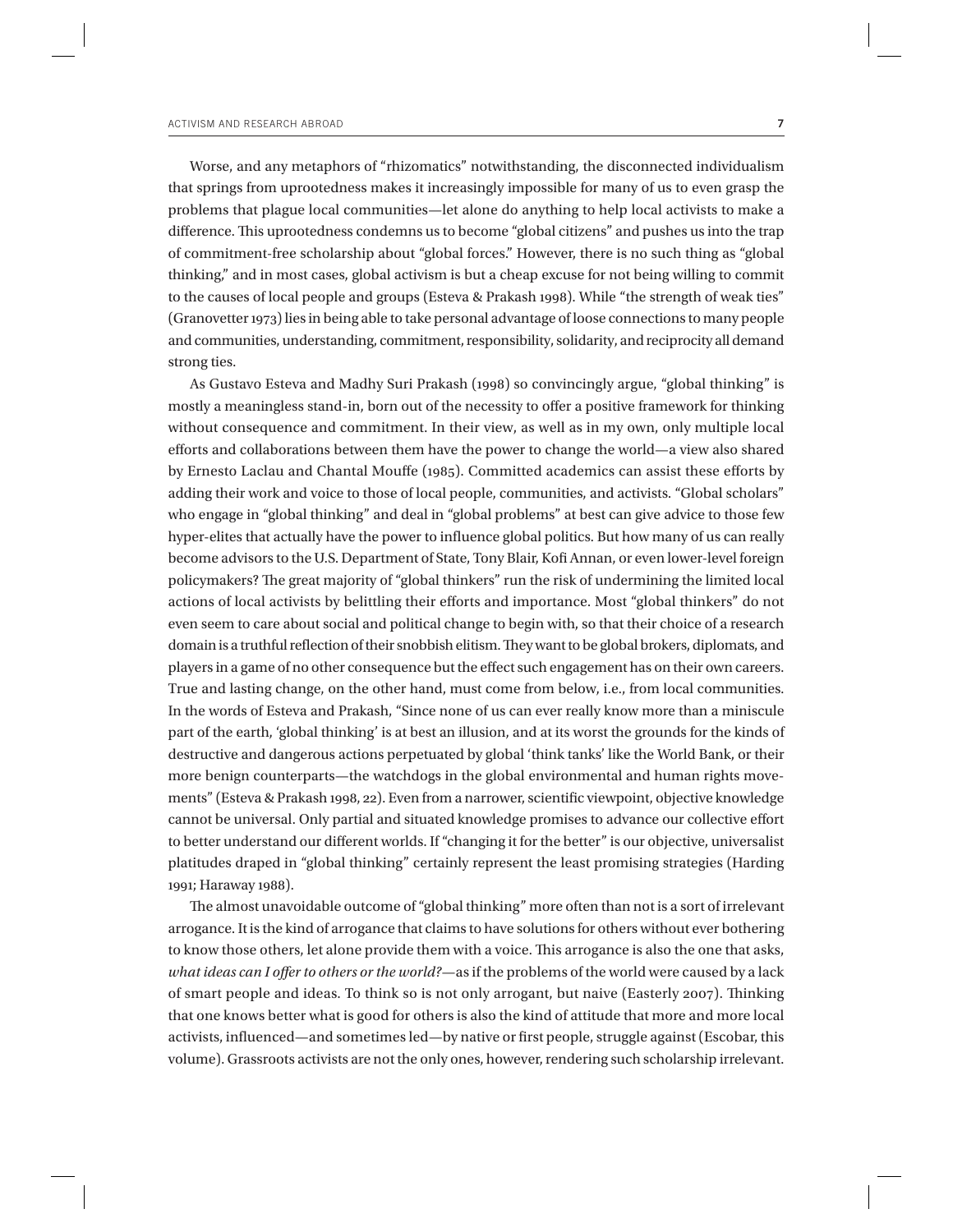With but a few exceptions, the productions of most global thinkers go unheard. Who really reads the books and articles of even the most prominent academic global thinkers, most of whom work for international-relations departments and publish in highly specialized academic journals? The "big debates" routinely waged in this field among "realists," "liberals," and "constructivists" have not had any reception, to the best of my knowledge, outside of the circle of the same specialists that have formulated them in the first place. The work of such prominent global scholars as Robert Keohane, the 2012 recipient of the Harvard Centennial Medal and the main proponent of "neoliberal institutionalism," must necessarily be a reflection of their own positionality and situatedness. What else but "high politics" could elite scholars such as Keohane write about? It seems hardly coincidental that international relations is an American discipline. After all, U.S. hegemony *is* the standpoint of most authors writing in this field—even if most of them might not realize it (Tickner 2013).

Instead of offering ill-received prescriptions to those waging global power over "the world," I contend that the important question to ask instead is *With whom do I want to stand?* and *For whom do I want to work; that is, to whom do I make my work accessible and for what purpose?* In my own experience, the answer to these questions will necessarily influence not only what one writes about and where it is published and distributed, but also what kind of language code one uses. While such global scholars as Jürgen Habermas, Gilles Deleuze, Felix Guattari, Jean Francois Lyotard, Michael Hart, and Antonio Negri might have valuable insights to offer to those suffering from poverty, exclusion, and discrimination, they have certainly made sure, by choosing cryptic and convoluted language codes, that most of the affected groups will never be able to read, let alone use, their books and articles.

To sum up: One cannot stand with anybody if one is constantly on the move. Against the fashionable trope of the rhizome (Deleuze & Guattari 1987), standpoint theory demands that one has a point on which to stand to begin with. I am not sure how many different viewpoints a scholar can adopt, but it seems that our range is limited, if not by time and resources, then by our own positionality, which enables some views but forecloses others (Haraway 1988).

#### The Ones Left Behind: Communities Thinner than Air

In the agglomerate, if more and more people constantly and frequently move, local community bonds become thinner and thinner, and eventually local communities become mere agglomerations of self-interested individuals who enter new communities with strategic interests in mind, making them instrumental and a tool for profit-seeking of some sort. When this happens—and it has of course happened for a long time, particularly in the communities of the advanced capitalist world—leaving becomes easier and easier, as local communities offer less and less genuine embeddedness and less and less guidance for action and thought. They impose restrictions and exercise control without offering comfort and meaning.

Those who leave—once they have been duly treated by the different disciplining machines that transform them into utterly disconnected and self-interested strategic actors—tend to spread meaninglessness by introducing it like a virus into those communities that they find so attractive: communities that still offer meaning and guidance to their members. Those communities are typically found in those regions of the world yet not thoroughly structured by instrumental rationality, and not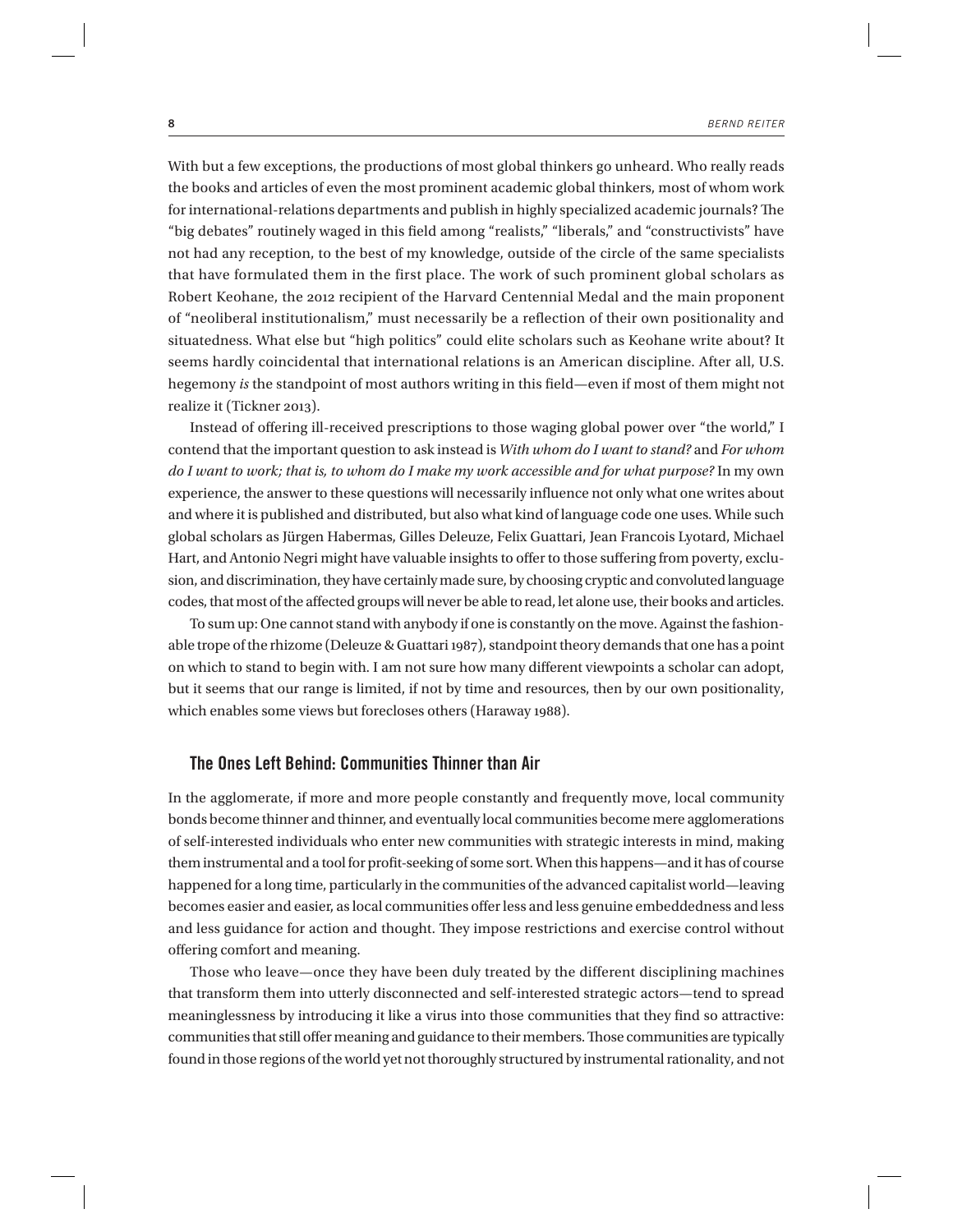yet inhabited by the rational, profit-maximizing zombies unleashed from those communities already further into the maelstrom of globalizing capitalism (Comaroff & Comaroff 1999).

Hence the moral dilemma of any astute and self-aware researcher or transnational scholar: we know that we make our career by exploring the lifeworlds of those stuck in their locality, and in doing so we risk becoming active agents in the very destruction of the locality we seek to defend, and whose destruction by the unbound forces of globalized capitalism we so eloquently deplore. Worse: we also know that nobody really cares about the loathing of academics so that our radical critique goes mostly unheard, our messages not impacting the world. We are unable to remedy the structures we criticize, while our transnational actions and our mere presence in local communities never fails to introduce globalization into the lifeworlds of the people stuck there—making those even more aware of how stuck they actually are.

Given local scarcity of academic jobs and the global opportunities advertised in such outlets as the *Chronicle of Higher Education*, where academic job offerings from Turkey, China, Singapore, etc., are routinely advertised, those seeking academic careers have no other choice but to apply worldwide for training opportunities, fellowships, postdocs, and tenure-track positions. Not every local community, after all, has its own university offering graduate training. As only a few recent PhDs get a well-paid, tenure-earning job immediately after completing their degree, chances are that they will spend some time "community hopping" before they finally land a good, permanent job. They are, however, not the only ones engaged in this sort of community destabilization. They are merely the vanguard. Particularly in the United States, where market forces are the most unbridled, personal lives have long adapted to the forces of impersonal markets. On average, Americans move some twelve times during their lives; they have children once they have enough income, and they try out different life partners according to more or less standardized tests that take into consideration such criteria as income, health, housing situation, etc. (called "dating"). When they can, when they must, or when better opportunities await elsewhere, those endowed with enough assets move, following the same rational logic as firms. Their lifeworlds have been thoroughly colonized by the logic of capitalist markets (Habermas 1985). According to Bauman, "The company is free to move; but the consequences of the move are bound to stay. Whoever is free to run away from the locality, is free to run away from the consequences. These are the most important spoils of victorious space war" (Bauman 1998, 8f).

In the case of humans, Albert Hirschmann's (1970) assessment is probably still the most telling: the easier it is for someone to just move, the lower are the incentives to actively engage with local problems. Under conditions of increased mobility, exit trumps voice and loyalty. While companies move and leave problems behind, people move and leave problems unresolved, or for others to solve. Furthermore, if many people move, as is the case in the United States, the bonds that hold communities together get thinner and thinner, to the point where local communities become mere residual places of people unable to move away. In Germany, where I grew up, this phenomenon has led to entire villages emptied of young and active people, but also to an exodus of local shops catering to them. A few years back, the last bakery of my home village closed, and the majority of elderly people living there are now stuck and unable to get to the supermarket in the next urban center. What once was a vibrant local village community has become the residence of those unable to move. For them, there are no small shops, no deliveries, no spontaneous gatherings in front of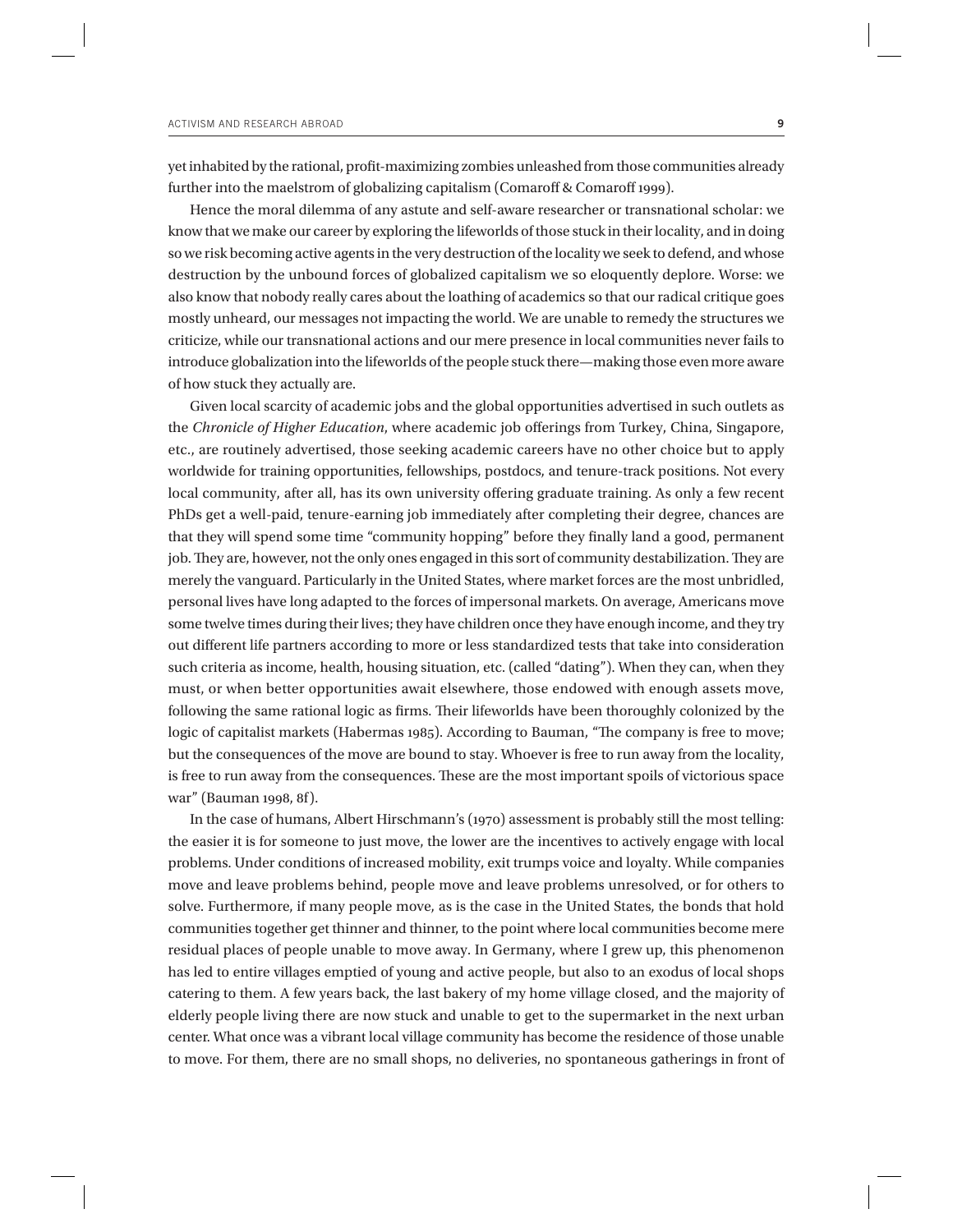houses and alleys. The benches in front of the old houses, once built so that the older generation could sit down in the evening and watch the younger generation promenade, now go unused. Nor could they be used, as all one can see pass by today are cars. The milkman does not come anymore, nor does—this is Germany—the beer truck. Almost all of my former high school classmates have left. Some have moved to bigger cities, and some, like myself, to foreign countries. The only difference from the social poverty of suburban America is that the buildings and the urban structure remind everybody how much social life these streets must have hosted only a few decades back. The stone benches stand as silent totems, like gravestones to a community life that has vanished and died. Very much like the average American suburbanites and the village dwellers in those other parts of the world that have undergone economic development, those that were unable to leave are stuck. More often than not, they are also lonely. This loneliness seems only in part explained by a physical lack of company; it rather seems to reflect a weakness of community bonds—even if others are present, and sometimes precisely because they are.

Some of the new communities I joined along the way did not feel like communities at all, but rather like a bunch of people thrown together against their own will and sharing nothing but a common wish to take advantage of each other. Most prevalent in those was not a sense of community, but an angst that one might get taken advantage of by another member, acting quicker than oneself.

#### Communities of Choice: Where to Dump Next?

The solution to this devastating emptiness of anemic communities for many scholars lies in actively engaging in other communities—communities of choice. If my own community feels empty and thin, then why not spend more time in Guatemala, Brazil, India, or elsewhere, where communities are still genuine, people are welcoming and hospitable and do not calculate every move for the sake of personal gain. To many social scientists, spending time away and partaking in genuine community life abroad is the first time they ever experience what community can mean, or how important culture can be to sustain community life. Engaging in the community life of others, particularly if those others are poor, excluded, mistreated, and in general on the defensive, allows for the achievement of several goals at once: Most poor and exploited people, because they are at the nadir of power, make for easy research subjects. They appear willing and open, even when they are not. They tend to be welcoming to the foreigner and outsider. They often cooperate willingly, without raising uncomfortable questions about intellectual ownership and rights. They pose no risk of pursuing the researcher if anything goes wrong, as their access to legal systems is precarious at best. On top of that, they allow the researcher to engage in work that appears meaningful to him or her. After all, his or her work helps the wretched of the earth and allows one to feel cozy and warm in the middle of so much sense and meaning. These are, of course, only the spoils of successful academic work, if successful it is. The core benefit for the researcher abroad is that a whole career can be constructed upon such work. Books, articles, and conference papers are the most immediate outcomes of research, abroad or not—and these products can carry tremendous symbolic value and lead to other jobs, promotions, and repeated research grants. They represent a major investment in the credibility currency in which scholars trade (Latour & Woolgar 1986).

This might sound hyperbolic, but my own experience, again, might provide an example—whether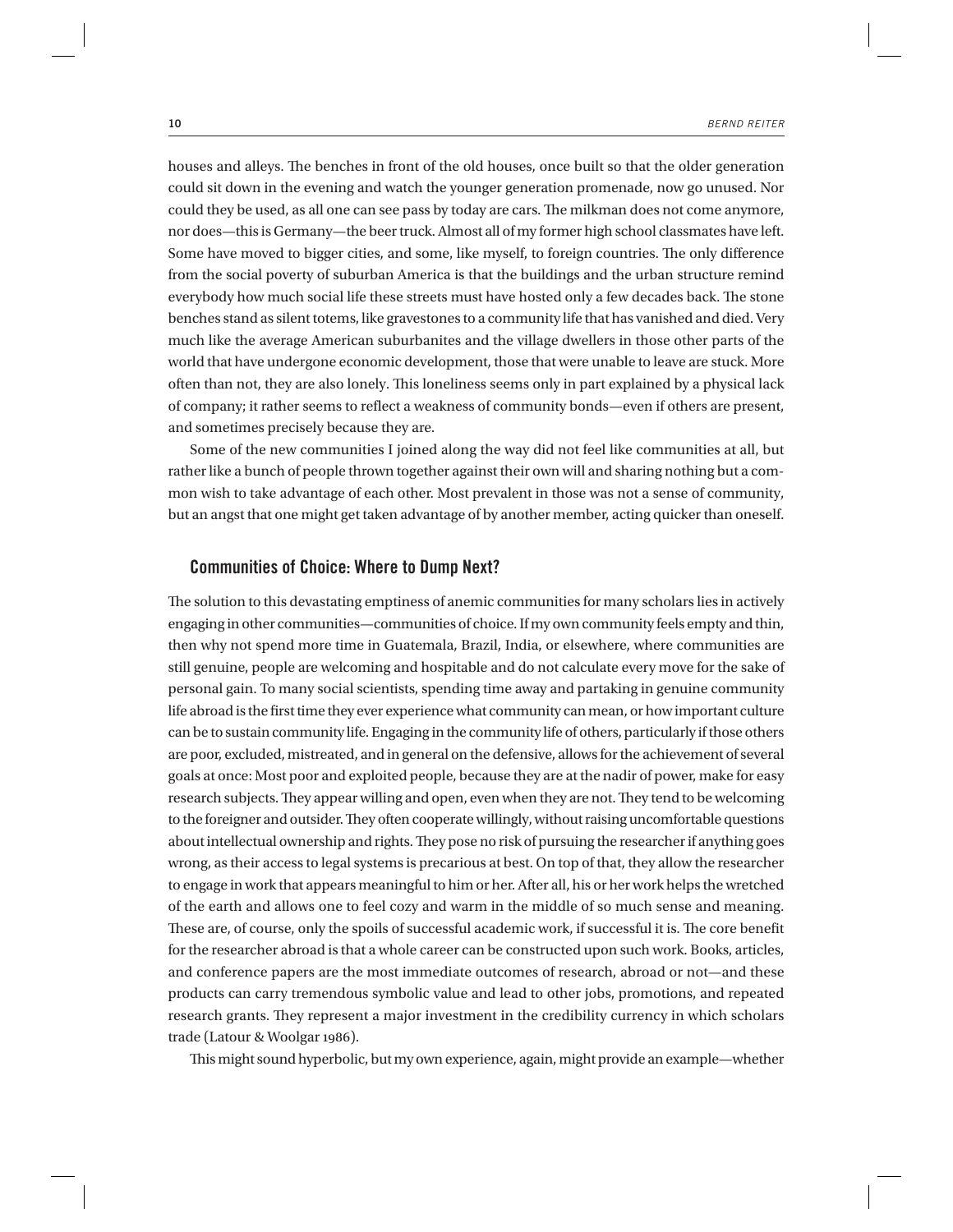extreme or typical is up for grabs. Conducting research on school reform in Bahia, Brazil, I encountered local community schools where the local activists told me that they "had enough of white, middle-class researchers coming to their school, taking their time, but never bothering to come back and share any of their findings" (Reiter 2009).

The problem is, again in the words of Zygmunt Bauman:

If the new exterritoriality of the elite feels like intoxicating freedom, the territoriality of the rest feels less like home ground, and ever more like prison—all the more humiliating for the obtrusive sight of others' freedom to move. It is not just that the condition of "staying put," being unable to move at one's heart's desire and being barred access to greener pastures, exudes the acrid odor of defeat, signals incomplete humanity and implies being cheated in the division of splendors life has to offer. Deprivation reaches deeper. The "locality" in the new world of high speed is not what the locality used to be at a time when information moved only together with the bodies of its carriers; neither the locality, nor the localized population has much in common with the "local community" . . . Far from being hotbeds of communities, local populations are more like loose bunches of untied ends." (Bauman 1998, 23f)

As visiting researchers inevitably leave local communities after their research is concluded, locals stay behind, hoping that some of their time and effort spent assisting the researcher somehow returns to benefit them, even if only in the form of learning what all their work and effort led to, "over there." However, most researchers do not return and locals never learn what became of their contributions and efforts. While an academic might make a career out of the work done in a locality, that same locality might never learn about it. Having participated and supported foreign researchers thus puts local participants into the position of Vladimir and Estragon in *Waiting for Godot*, or the Brazilian villagers who participated in Orson Welles's unfinished documentary *It's All True*—still hoping decades later that they would hear from Mr. Welles and maybe become famous. Most researchers I have encountered, however—particularly those not spending much time in a locality—do not even leave copies of the photos they take of locals, and very few actually go back after their work is completed to share the results and findings of their research with their research subjects. Many simply take—and very few give back. A local Casa da Mina priestess in the city of São Luis told me once that the famous researcher and specialist of Afro-Brazilian religion, the Frenchman Pierre Verger, had taken an old photo that showed some of the now diseased dignitaries of this cult and had never bothered to give it back. The priestess, similar to the local school activists in Salvador, had developed a deep distrust of white, foreign researchers—and rightly so.

Of course, while being "soiled" by a previous researcher and rendered uncooperative for future researchers, such communities might use the experience of academic exploitation as the beginning of their own empowerment, conquering agency and making deliberate decisions about whom they want to collaborate with and under what conditions. The traveling scholar will most likely meet such attitudes and regulations with discontent, as they question the privileged positionality of Northern researchers and their right to impose an unconstrained gaze upon those they want to examine. However, taking active control, by local communities, of the conditions and terms of researching them can help them to secure much-needed knowledge, avoid abuse where Human Subjects Approvals fail to grip, and it can lead to more respectful and mutually beneficial relationships among visiting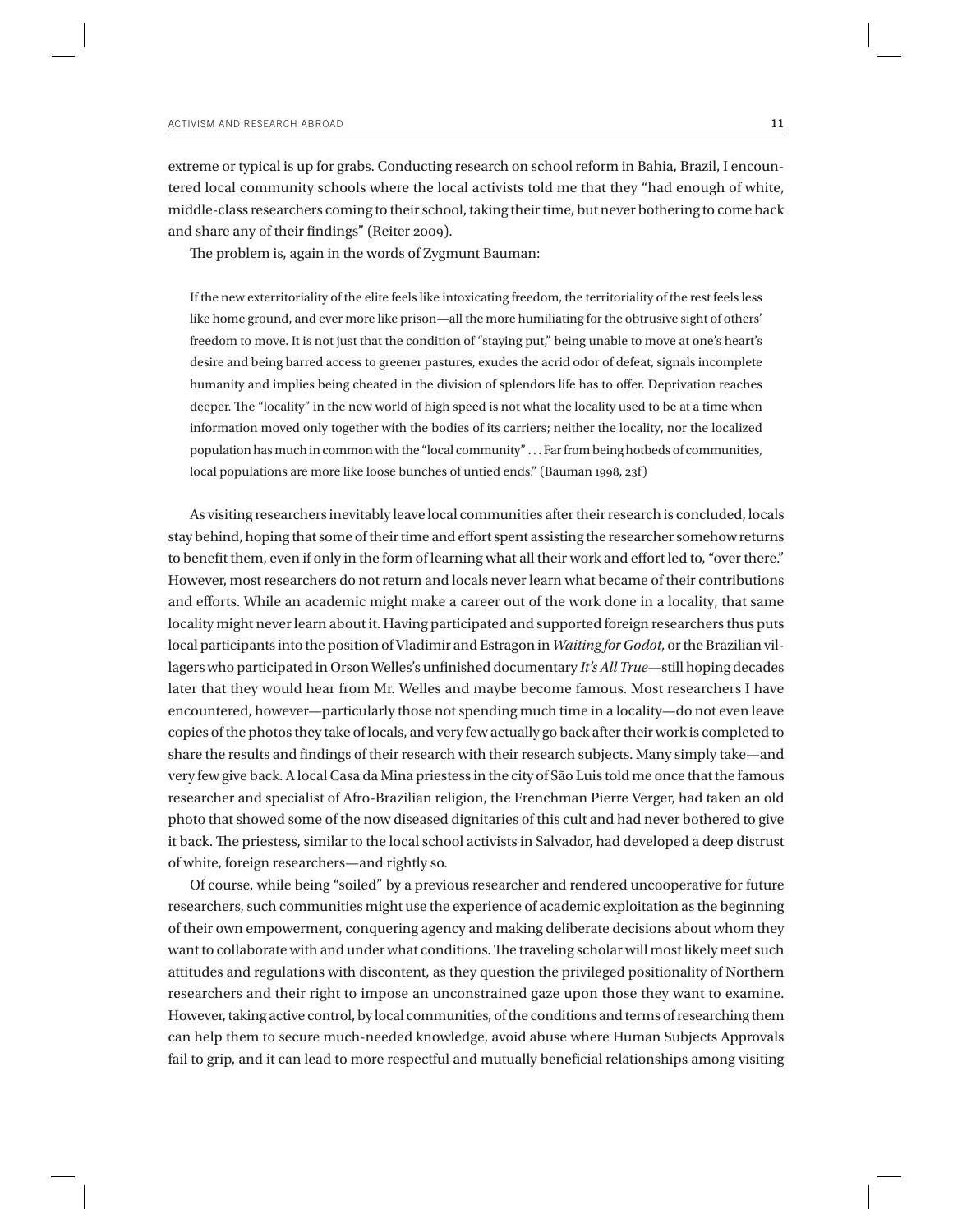researchers and local communities. Such steps are thus potentially important and necessary to take, particularly in such "hip" communities as, for example, the Mexican Zapatistas, who have become every Latin Americanist graduate student's research nirvana.

#### What Is to Be Done?

The picture painted so far is of course overly gloomy. I painted it that way to provoke some hard thinking and hopefully some action among those who often unwillingly become agents of destruction, or at least agents contributing to the eroding of local sense-making efforts—namely, professional scholars. The risks I have depicted are all pitfalls I have encountered myself, as a white, European-descendant male conducting research among mostly poor black communities in Latin America, Africa, and in Europe. Instead of accusing, I hope to have shared some of my own worries and fears, as some of the problems described above are difficult to avoid. A "going back" and sharing is not always financially feasible once a research project is concluded. Tenure pressure is an imposing reality and its dictates are difficult to ignore. The constant search for jobs and academic opportunities that triggers the kind of "community hopping" deplored here has structural components that are difficult, maybe impossible, to avoid.

However, some of the same literature that points out all of the pitfalls and dangers of globalization and postmodernism also offers some guidance on how to navigate the slippery domain of academic work under globalizing and postmodern conditions. The decentering of the individual and the loss of hegemonic scripts that guide our morals pose problems, but they also provide opportunities. As the "good old days" are fading, more of us are becoming aware that the good old days were not that good after all. Analytical frameworks more aware of the gendered and racialized dimensions of exclusion and privilege are slowly conquering more space and starting to command more visibility and authority. Decoloniality frameworks of reading and understanding the world have gained more prominence even among the academic mainstream—at least in some disciplines. These new frameworks offer new ways to make sense of the world without relying on the old dogmas of hegemonic white male dominance, dressed up as universalism. This king, at least, has been denuded quite a bit, and more and more people are able to see his nudity. Social scientists can and must play a central role in this process of destruction of the old and biased mantras that still provide the legitimation for exclusion, exploitation, and unjustified qua unexamined privilege. A decentering of individuals has invited Others in, not only into individual consciousnesses, but also into dominant discourses of knowledge production and distribution. The role of critical social scientists and humanists in this process has certainly been significant—even if much more needs to be done. Pierre Bourdieu has highlighted this role by stressing the importance of critical reflexivity. To him, "Critical reflexivity, in other words, is the absolute prerequisite of any political action by intellectuals. Intellectuals must engage in a permanent critique of all abuses of power or authority that are committed in the name of intellectual authority; or, if you prefer, they must submit themselves to the relentless critique of the use of intellectual authority as a political weapon within the intellectual field and elsewhere" (Bourdieu 2000, 41).

Some of us, particularly in such fields as international relations and economics, clearly need to be much more courageous when analyzing ourselves and the roles we play in the different games we engage in—academic as well as political, economic, and social.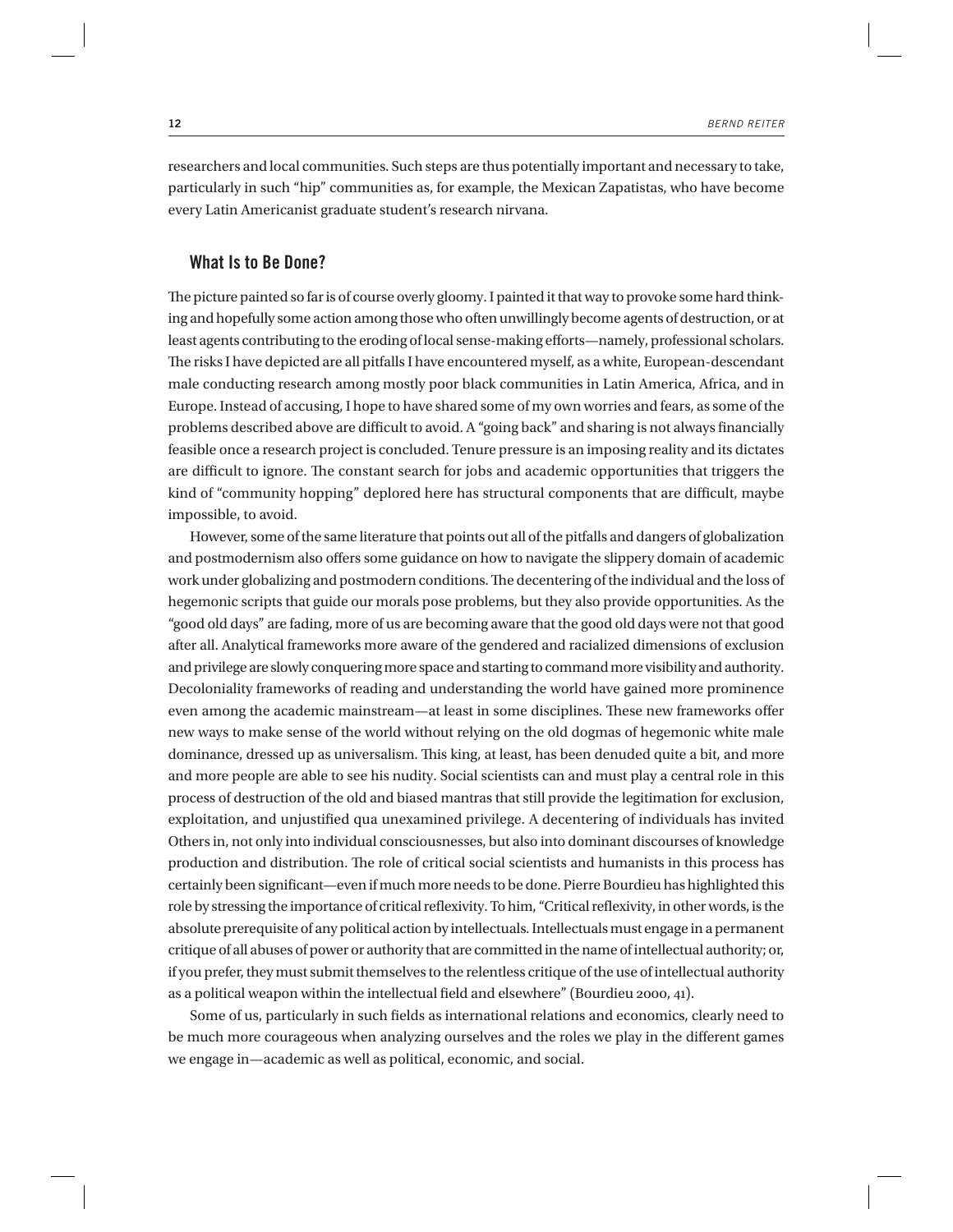Scholars who are actively engaged and involved in communities of choice abroad can, due to their practical experience, become true agents of change, not just in the communities they visit and work with, but also back "home," because their practical experience should allow them to better evaluate the priorities of academic life (e.g., how important is it really to publish in this or that "highly regarded" journal when the readership is miniscule). My own practical experience with courageous activism in the face of poverty, exclusion, and precariousness abroad has certainly put some of the academic activities deemed important back home in perspective. Witnessing courageous local activism has also allowed me to detect and recognize the very prevalent "paper revolutionism" and "campus radicalism" (Bourdieu 2000, 41) of so many Northern scholars who often denigrate the concrete but small victories local activists tend to achieve. It is easy to be radical when one is a tenured professor with a cozy office, a guaranteed job, and a retirement plan, and it is cheap to seek academic recognition by offering the most radical assessments while not risking anything—least of all to put one's words into practice.

I have also learned that the disconnected professors tend to be the ones who complain the most about their own "precarious" situations while not even considering the situations of some of the staff who support their daily activities—some of whom receive indecent wages, without access to pension, health, and social security provisions (I work in Florida, mind you). Hence, having lived and worked under truly precarious conditions in the global South puts perspective onto the "plights" of Northern academics and allows for a reassessment of one's role and position in producing social change. It helps avoid "mistak[ing] verbal sparring at academic conferences for interventions in the affairs of a city" (Bourdieu 2000, 41). Paper radicalism is, I suspect, one of the results of community disembeddedness that can be remedied by a genuine involvement with local communities and their struggles.

Communities of choice can become "genuine" (for lack of a better word) communities to the visiting researcher, as researchers can truly embrace the lifeworlds and problems of the local communities they study and become active supporters of local efforts towards change and improvement. Visiting scholars are of course not bound to unwillingly introduce the virus of a corrosive capitalist mentality into these communities, because any human interaction is at least in part willful and offers choice. By becoming "outside members," researchers can and have helped local communities in their struggles, giving them visibility and legitimacy through the research they conduct there. Research, instead of objectifying subjects, can also empower them—if done in knowledge-respecting, and knowledge-sharing way. The burden to make sense of one's uprooted life lies, after all, not with the local community, but with the visiting researcher.

Knowledge shared with the local communities makes all the difference. So does sharing in general—be it a sharing of food, books, or photos. Once a researcher comes back and shares, she also puts an end to the vicious cycle of leaving waste behind while making a career and money out of whatever was extracted locally. If you dump your baggage somewhere else, then at least go back and help clean it up. And when you do that, share your research findings, leave some books behind, share your photos. Don't steal from or lie to locals—be it only information you steal and lies you tell about your own life, pretending to be equal. Care. I have learned that if you do, a community of choice can also become a true community, even if you stay away for long periods of time.